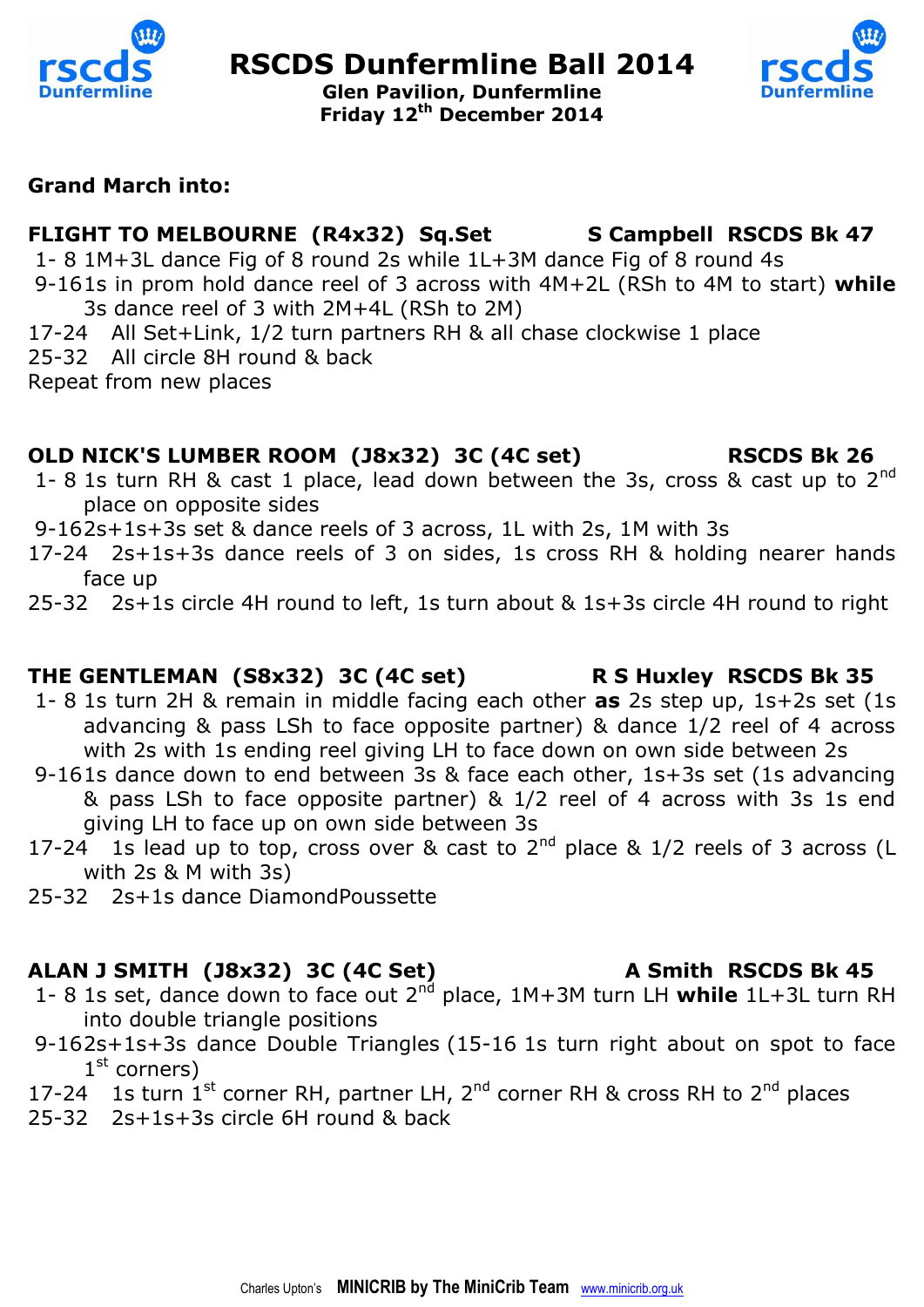### **PEAT FIRE FLAME (R8x40) 3C (4C set) J Drewry Bon Accord Bk**

1- 8 1s cast 1 place & dance  $1/2$  Fig of 8 round 2s & turn 3/4 LH to face  $1<sup>st</sup>$  corners

- 9-161s turn 1<sup>st</sup> corner RH, pass partner RSh & turn 2<sup>nd</sup> corner LH pass partner LSh to face  $1<sup>st</sup>$  corners
- 17-24 1s dance  $1/2$  diagonal reel of 4 with  $1^{st}$  corners &  $1/2$  diagonal reel with  $2^{nd}$ corners to end in centre BtoB facing  $3<sup>rd</sup>$  corners (1<sup>st</sup> corner persons)
- 25-32 1s set to 3<sup>rd</sup> corners & dance round one another clockwise to 4<sup>th</sup> corners, set & dance clockwise to face out on opposite sides
- 33-40 1s dance out & cast round 1st corner into centre **while** 2s & 3s dance 1/2 R&L, 2s+1s+3s turn RH

#### **GARDENERS' FANTASIA (S3x32) 3C set P Cook RSCDS Bk 46**

- 1- 8 1s+2s circle 4H round to left, 1s facing 2s set & turning inwards cast 1 place to face 3s
- 9-161s+3s dance the Rondel, 1s end in  $3<sup>rd</sup>$  place & 3s end in  $2<sup>nd</sup>$  place facing  $1<sup>st</sup>$ corners
- 17-24 3s set to  $&$  turn corners 3s ending  $2<sup>nd</sup>$  place opposite sides
- 25-32 2s+1s dance R&L (begin on sides) **while** 3s dance up between 2s & cast to  $2^{nd}$  pl then lead down LH b'tw'n  $3^{rd}$  pl crossing & cast up to  $2^{nd}$  pl. 2 3 1

### **BEST SET IN THE HALL (J8x32) 3C (4C Set) H Greenwood RSCDS Bk46**

- 1- 8 1s set & 1L followed by partner casts below 3s, 1L crosses & casts up to face her 1<sup>st</sup> corner **while** 1M dances up the middle to face 1<sup>st</sup> corner
- 9-121s set to 1st corners & dance RSh round each other into 3rd corner (pstn) **while**  1<sup>st</sup> corners dance in & turn right about to face their original position
- 13-16 1s+1<sup>st</sup> crnr person set &  $1^{st}$  crnr persons dance RSh round each other into diag opp crnrs **while** 1s dance in & pivot to right to face 2nd crnrs
- 17-24 1s repeat bars 9-16 with  $2^{nd}$  corners & end passing RSh to  $2^{nd}$  place opposite sides. (3)(1)(2)
- 25-32 2s+1s+3s chase clockwise 1/2 way & turn partners RH

## **NEVER AT SEA (R6x48) 6C Set 4s, 5s & 6s on opp sides J Haddow**

- 1- 8 1s cross RH & cast to 2nd place, cross LH & cast to 3rd place **while** 6s cross RH & cast to  $5<sup>th</sup>$  place, cross LH & cast to  $4<sup>th</sup>$  place
- 9-161M+6L Prom hold dance reel of 3 with 4s (pass 4M LSh to start) **while** 6M+1L dance reel of 3 with 3s (pass 3M LSh) end 1s in  $3^{rd}$  place side by side facing up & 6s in  $4<sup>th</sup>$  place facing down ready for:..
- 17-24 1s & 6s dance reflection reels on sides dancing up/down between 3s/4s to start
- 25-32 1s+6s dance R&L ending with 1s facing up & 6s facing down
- 33-36 End couples cross RH **while** cple in 2nd+3rd pl **also** cple in 4th+5th pl dance 1/2 RH across & all  $(1<sup>st</sup>+2<sup>nd</sup>pl, 3<sup>rd</sup>+4<sup>th</sup>pl, 5<sup>th</sup>+6<sup>th</sup>pl)$  change pl LH on side
- 37-40 Repeat bars 33-36
- 40-44 Repeat bars 33-36
- 45-48 All turn partners RH 5 4 6(1)(3)(2)
- Dance 3 times to end  $6\ 5\ 4(3)(2)(1)$  or 6 times to end  $1\ 2\ 3(4)(5)(6)$

#### **INTERVAL**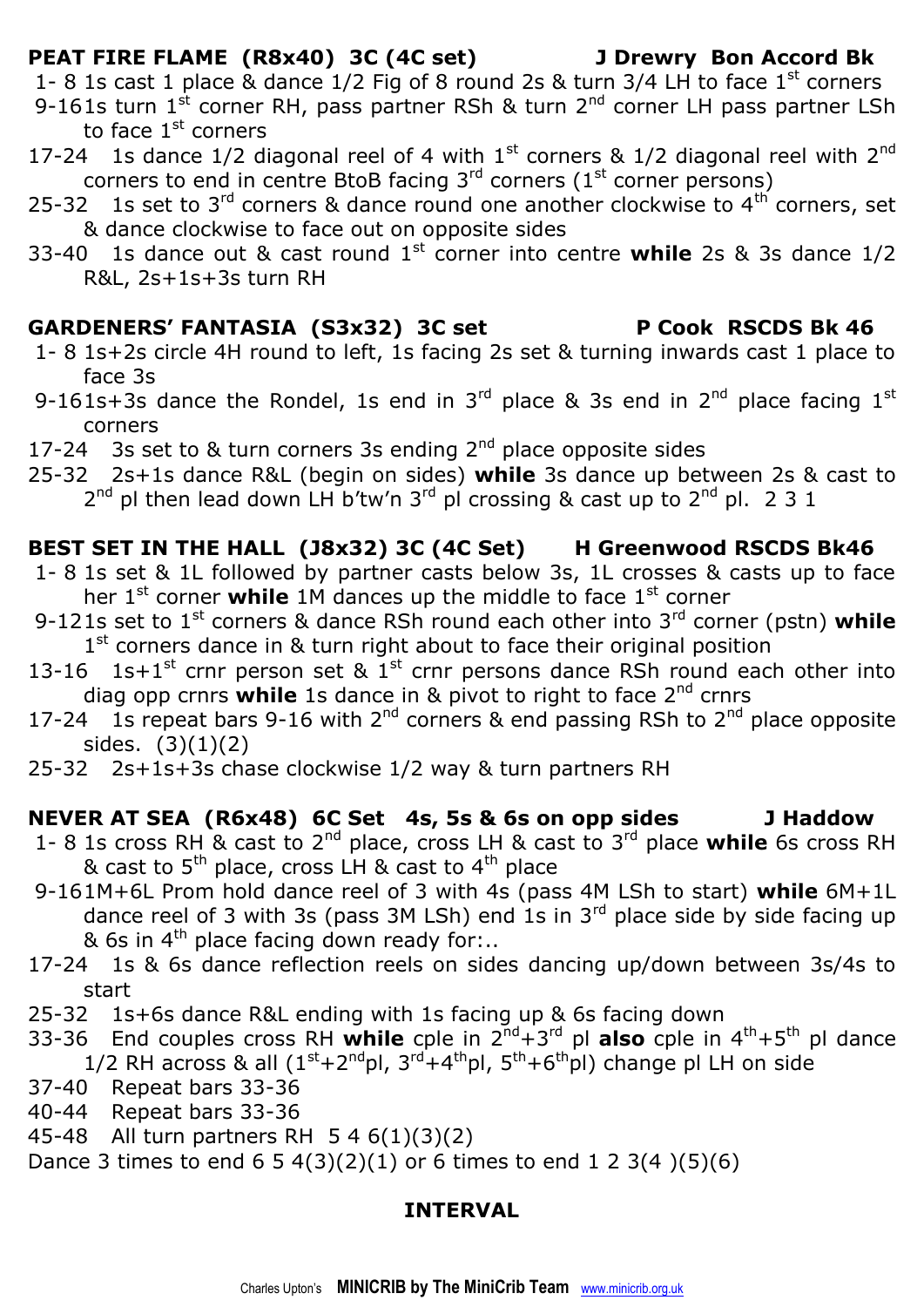#### **WELCOME TO AYR (J8x32) 3C (4C set) J Henricksen & K Stewart RSCDS Bk 47**

- 1- 8 1s+2s dance double Fig of 8 (1s cross down to start)
- 9-161s turn 2s on sides (Men RH, Ladies LH) & 1s dance down to turn 3s on sides (Men RH, Ladies LH)  $\&$  1s end facing 1<sup>st</sup> corners
- 17-24 1s dance  $1/2$  reel of 4 with corners & pass RSh to face  $2<sup>nd</sup>$  corner, 1s dance 1/2 reel of 4 with crnrs & 1s end in middle LSh to LSh facing own sides
- 25-32 1M+3s (at top) **also** 1L+2s dance RH across (1s end in 2nd place opposite sides), all chase clockwise 1/2 way to own sides

### **THE SAILOR (R8x32) 3C (4C set) RSCDS Bk 24**

- 1- 8 1s cross down RH to face out between 2s & 3s giving hands to each corner & set, 1s cast round  $1^{st}$  corner to form lines of 3 across with 2s/3s & 2s+1s+3s set
- 9-161s (turning to right) dance RSh reels of 3 across  $\&$  1s end passing LSh to 2<sup>nd</sup> place on opposite sides
- 17-24 1s lead down for 2 bars & lead up, cross at the top & cast to  $2^{nd}$  place on own sides
- 25-32 2s+1s dance R&L

## **LINNEA'S STRATHSPEY (S8x32) 3C (4C set) T Wilson RSCDS Bk 47**

- 1- 8 1s set & cast 1 place, 1s cross passing LSh & cast RSh round  $1^{st}$  corners into face them
- 9-161s dance 'Hello-Goodbye' setting & end passing RSh to face out in 2<sup>nd</sup> place own sides
- 17-24 2s & 3s 3/4 turn RH into middle **while** 1s cast to right picking up 2L/3M and promenade 1/2 way clockwise **as** 2M+3L turn LH 1.1/2 times, 1s dance on to 2 nd place own sides **while** 3s & 2s 3/4 turn RH. All 3 couples finish in middle facing up 3 1 2
- 25-32 3s+1s+2s dance Allemande

# **FAREWELL TO CRUMLIN (J4x32) 4C set W Brown RSCDS Bk 32**

- 1- 8 1s+2s set, dance RH across 1/2 way & 2s+1s+3s dance 1/2 reel of 3 (1s pass 2s RSh)
- 9-161s+2s (centre couples) dance LH across **as** 3s+4s chase 1/2 way cl'wise all end on opp sides  $(4)(1)(2)(3)$ , 1s+4s & 2s+3s turn RH on sides
- 17-24 All dance full reels of 4 on sides
- 25-32 All set, 4s & 2s cast 1 place & all circle 8H round 1/2 way to end 2 3 4 1

# **CASTLE OF MEY (R8x32) 3C (4C set) RSCDS Diamond Jubilee**

- 1– 8 1s dance Inveran reels with 2s+3s
- 9–16 1s+2s dance double Figs of 8 (1s start by crossing down)
- 17-24 1s lead down the middle & up, 1s end in middle of the set
- 25-32 1s+2s dance Pousette